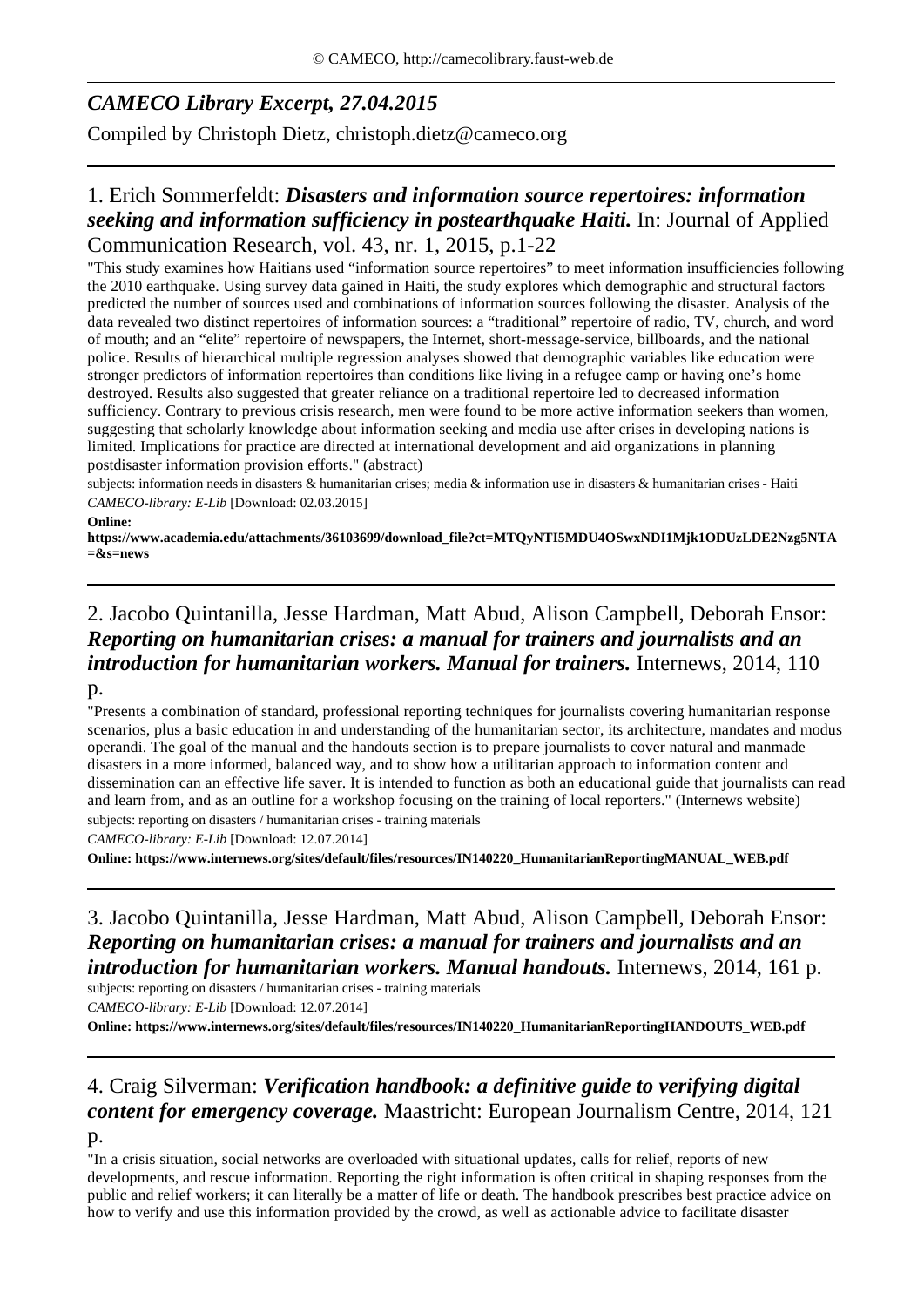preparedness in newsrooms. While it primarily targets journalists and aid providers, the Handbook can be used by anyone. It's advice and guidance are valuable whether you are a news journalist, citizen reporter, relief responder, volunteer, journalism school student, emergency communication specialist, or an academic researching social media."  $(n.3)$ 

subjects: reporting on disasters / humanitarian crises; social networking websites & online communities; crowdsourcing; verification of sources - training materials

*CAMECO-library: E-Lib* [Download: 12.07.2014] **Online: http://verificationhandbook.com/**

## 5. Matt Abud: *Indonesia: crisis communication channels. Case studies in humanitarian communication preparedness and response.* Washington, DC; Arcata, Calif.: Internews, 2013, 68 p., illustr.

"Exploring communication ecologies rather than discrete communication practices remains a difficult challenge. Indonesia: Crisis Communication Channels is one of the early attempts to develop this practice, with case-study examples ... The three case-study disasters are: Jakarta's January 2013 floods; the ongoing low-level Rokatenda volcano eruption on Palue Island in Sikka Regency, Flores, eastern Indonesia (beginning late 2012); Aceh's April 2012 earthquake and tsunami warning. The case studies were selected to examine crisis communication across a range of contexts: urban and rural; areas with extensive infrastructure and without; disaster with local and national profiles, and in locations with extensive preparedness efforts and without." (p. 4)

subjects: disaster & humanitarian crises communication; media in disaster & humanitarian crisis management & prevention - Indonesia case studies

*CAMECO-library: E-Lib* [Download: 14.02.2014]

**Online: http://www.internews.org/sites/default/files/resources/2013-11-04\_InternewsWPGoogle\_indonesiaR1web.pdf**

## 6. Lois Appleby: *Connecting the last mile: the role of communications in the great East Japan earthquake.* London: Internews Europe, Washington, DC: Internews, 2013, 53 p., bibliogr. p.50

"Connecting the Last Mile explores how communities in the most devastated areas of the prefectures of Iwate, Miyagi and Fukushima got their information. It identifies which communications channels were used before, during and after the earthquake and tsunami, and it attempts to answer a central question: what are the lessons learned about communications with disaster-affected populations from the megadisaster, not only for Japan but for the international community of humanitarian responders? The report demonstrates the importance of using all possible channels and technologies, from the highest tech to the lowest, in order to ensure connecting the "last mile" – that is, to reach the most vulnerable populations with critical information when disaster strikes." (Internews website) subjects: disaster & humanitarian crises communication; refugees / displaced people; radio stations - Japan

*CAMECO-library: E-Lib* [Download: 07.08.2013]

#### **Online:**

**http://www.internews.org/sites/default/files/resources/InternewsEurope\_Report\_Japan\_Connecting\_the\_last\_mile\_Japan\_2013. pdf**

### 7. Anahi Ayala Iacucci, Gregory Barrow: *Social media in emergencies.* CDAC network, 2013, 10 p. (101 Seminar Report)

subjects: social media & web 2.0 for development; disaster & humanitarian crises communication - seminar reports / conference proceedings

*CAMECO-library: E-Lib* [Download: 12.07.2014]

**Online: https://www.internews.org/sites/default/files/resources/101\_report\_on\_social\_media\_in\_emergencies\_2013-12.pdf**

#### 8. Carole Chapelier, Anita Shah: *Improving communication between humanitarian aid agencies and crisis-affected people: lessons from the infoasaid project.* London: Overseas Development Institute (ODI), Humanitarian Practice Network (HPN), 2013, 26 p. (Network Paper; 74)

Contents: Introduction -- Drivers of change -- Infoasaid's emergency preparedness tools -- Lessons from the pilot projects (Humanitarian programmes in Isiolo Countya, Kenya; Taita Taveta County, Voi, Kenya; Wajir County,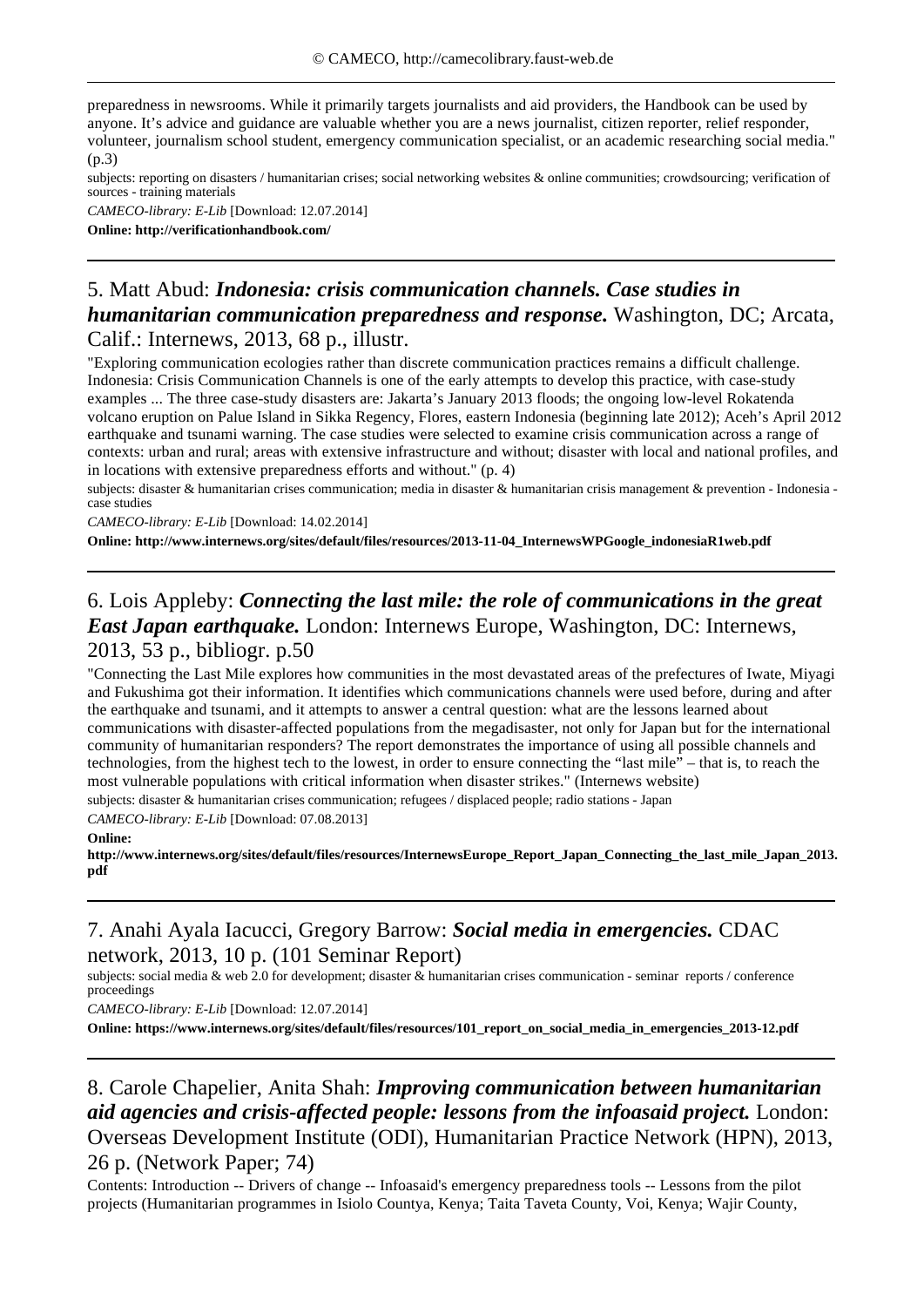Kenya; Bossaso, Somalia; Galikayo, Somalia) -- Conclusion.

subjects: disaster & humanitarian crises communication; media assistance: disasters & humanitarian crises - Kenya; Somalia - evaluation reports

*CAMECO-library: E-Lib* [Download: 23.01.2015]

**Online:**

**http://www.odihpn.org/hpn-resources/network-papers/improving-communication-between-aid-agencies-and-crisis-affected-peop le-lessons-from-the-infoasaid-project**

### 9. Emily Rogers et al.: *Communication toolbox: practical guidance for program managers to improve communication with participants and community members. For emergency programs and development programs.* Baltimore, Md. (US): Catholic Relief Service (CRS), 2013, 58 p.

"The Communication Toolbox offers practical guidance for program managers who want to communicate more effectively with program participants and community members. The tools are designed for emergency programs and development programs. The toolbox focuses on communicating about programs as a way to improve accountability to those communities. This toolbox was inspired by programs in Haiti, where Catholic Relief Services observed that relatively simple, low-cost activities that promoted transparent communication substantially improved programs. Programs that did not emphasize the importance of sharing information with communities often faced challenges in implementation." (introduction, p. 1)

subjects: development assistance support communication; disaster & humanitarian crises communication - criteria catalogues / frameworks / guidelines

*CAMECO-library: E-Lib* [Download: 16.07.2014]

**Online:**

**http://www.crsprogramquality.org/publications/2013/8/14/communication-toolbox-practical-guidance-for-program-manager.ht ml**

#### 10. Andrew Skuse, Tait Brimacombe: *Social networking, social media and complex emergencies: an annotated bibliography.* Adelaide: University of Adelaide, Applied Communication Collaborative Research Unit (ACCRU); Australian Civil-Military Centre (ACMC)., 2013, 70 p.

Contents: Introduction ( p.3) -- Social Networking and Social Media for Social Action ( p.6) -- Humanitarian Assistance and the role of Social Networks and Social Media (p. 40)

subjects: social networking websites & online communities; social media & web 2.0 for development; social media and ICTs in disaster & humanitarian crisis management & prevention - bibliographies

*CAMECO-library: E-Lib* [Download: 06.07.2014]

**Online:**

**http://www.adelaide.edu.au/accru/projects/crisiscommunication/12931\_SocialNetworkingBibliography-FORWEB-FA.pdf**

### 11. *Communicating during disasters: examining the relationship between humanitarian organizations and local media.* Internews; Columbia University, School of International and Public Affairs (SIPA), 2013, 17 p.

"This survey asked representatives of major humanitarian aid organizations to reflect on how their operations in the field communicate with disaster-affected communities ... The two areas in which progress is critical are improving the relationship between humanitarian organizations and local media, and ensuring that humanitarian and donor organizations prioritize two-way communication." (executive summary)

subjects: disaster & humanitarian crises communication - interviews / surveys; position papers / recommendations *CAMECO-library: E-Lib* [Download: 28.02.2014]

**Online: https://internews.org/sites/default/files/resources/Internews\_SIPA\_communicating\_disastes\_2013-09.pdf**

12. Institute for Development and Humanitarian Advancement: *Do you hear me? Understanding information needs for disaster, preparedness and compensation.*  Islamabad: International Organization for Migration (IOM), 2012, v, 70 p.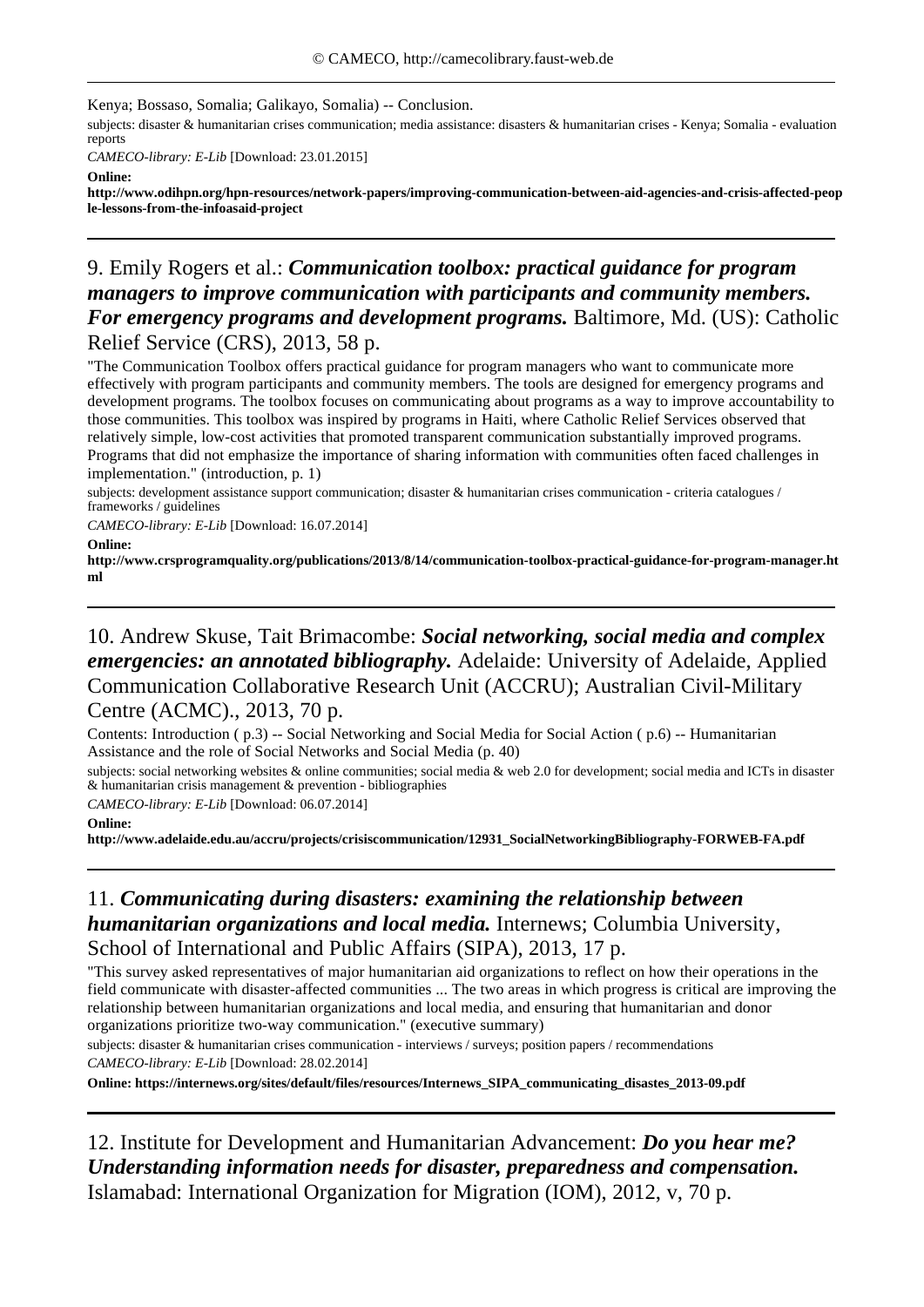"This report documents the findings, analysis and recommendations regarding key aspects of humanitarian communications gleaned from an assessment conducted in the aftermath of the 2010 and 2011 monsoon floods in Pakistan. The aim of the assessment was to assess communities' access to information after the floods and to analyse gaps in communications during the rollout of the Citizen Damage Compensation Program (CDCP), launched by the Government of Pakistan. This report also enabled IOM and other stakeholders to extract learning and good practices for communicating with disaster affected communities in the event of an emergency." (http://cdac.trust.org) subjects: disaster & humanitarian crises communication; communication & information needs; media in disaster & humanitarian crisis management & prevention - Pakistan - needs assessments; experience reports

*CAMECO-library: E-Lib* [Download: 30.07.2014]

**Online: http://cdac.trust.org/contentAsset/raw-data/88fea078-ca59-4234-91dc-ab40c3296187/attachedFile**

## 13. Cecilia M. Ljungman: *CDAC Haiti: Learning review.* Ohain (BE): Channel Research, 2012, [88 p.]

"In the immediate aftermath of the January 2010 earthquake in Haiti, the CDAC (Communicating with Disaster Affected Communities) Network undertook its first ever ground initiative. This initiative, which came to be known as CDAC Haiti, was funded largely through the OCHA's ERRF with some additional short-term funding in 2011 from the global CDAC Network and the World Health Organisation (WHO). In total, CDAC Haiti received US \$615,000. This Learning Review aims to document CDAC Haiti's activities, assess achievements, and contribute knowledge about what worked, what didn't, and why. A key component of the Review is the identification of lessons from this 'new' area of humanitarian coordination that can be drawn for other emergency operations." (p. iv)

subjects: disaster & humanitarian crises communication; aid harmonisation / donor coordination - Haiti - evaluation reports *CAMECO-library: E-Lib*

**Online: http://www.alnap.org/resource/11387**

## 14. Imogen Wall, Lisa Robinson: *Still left in the dark? How people in emergencies use communication to survive – and how humanitarian agencies can help.* London: BBC Media Action, 2012, 15 p. (Policy Briefing; 6)

"In 2008, a BBC World Service Trust policy briefing argued that people affected by earthquakes, floods or other emergencies often lacked the information they needed to survive and that this only added to their stress and anxiety. Left in the Dark: the unmet need for information in humanitarian emergencies maintained that humanitarian agencies were increasingly effective and coordinated in getting food, water, shelter and medical help to people affected by disasters, but were neglecting the need to get often life-saving information to them. Much has changed since 2008. Thanks to the efforts of several humanitarian and media support Non-Governmental Organisations (NGOs), the report helped to galvanise momentum across the humanitarian sector to prioritise communication with the populations it serves. While many humanitarian agencies continue to see communication as something that is done to raise money or boost the profile of their disaster relief efforts, the sector is, increasingly, seeing the need for a clear strategic focus that responds to the information and communication needs of those affected by disaster. There is also a growing recognition of the benefi ts of such communication to improve programming and the overall emergency response." (introduction) subjects: media in disaster & humanitarian crisis management & prevention; media assistance: disasters & humanitarian crises - position papers / recommendations

*CAMECO-library: E-Lib* [Download: 18.06.2012]

**Online: http://www.dfid.gov.uk/r4d/pdf/outputs/mediabroad/bbc\_media\_action\_still\_left\_in\_the\_dark\_policy\_briefing.pdf**

## 15. *Mapping with mobiles: lessons learnt from the use of smartphones for fast humanitarian surveys in Zimbabwe.* Harare: Humanitarian Information Facilitation Centre (HIFC), Copenhagen: International Media Support (IMS), 2012, 10 p.

"SMS services have become a very efficient tool to warn people of health threats such as epidemics or water pollution, but smartphones can also be utilised to stream information in the opposite direction when they are used as tools for snap surveys. In both emergency settings and well-planned national surveys, questionnaires on smartphones can replace traditional paper forms and transmit answers directly from the field to a centrally placed server for immediate analysis. This report documents the experience of such a survey that was piloted in Zimbabwe by a local NGO, the Humanitarian Information Facilitation Centre (HIFC)." (p. 2)

subjects: media in disaster & humanitarian crisis management & prevention; mobile phone use for social purposes; online surveys -Zimbabwe - case studies

*CAMECO-library: E-Lib* [Download: 13.04.2012]

**Online: http://www.digitalopportunity.org/feature/ims-hifc-mappingwithmobiles-2012.pdf**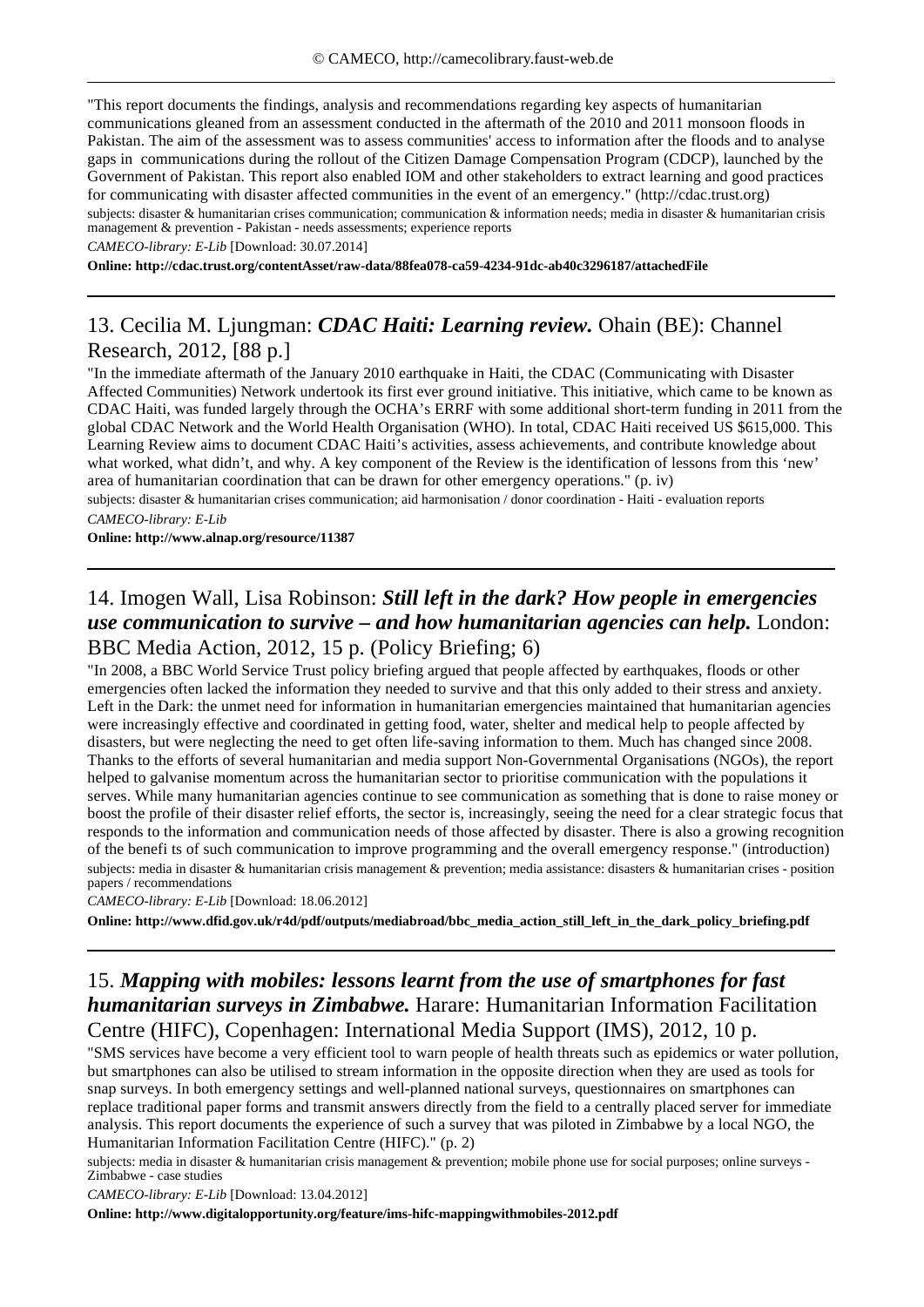## 16. *Public awareness and public education for disaster risk reduction: key messages.* Geneva: International Federation of Red Cross and Red Crescent Societies, 2012, 64 p., illustr.

"DRR (Disaster risk reduction) advocates are increasingly asked by government and local partners what the exact scope and content of their subject is, and to explain, beyond generalities, the 'actionable risk reduction messages.' Key messages comprise the core, common and comprehensive information about safety and resilience that are needed to promote consistent and sustained DRR. If these actionable messages were universally practised, we could substantially avoid the effects and impacts of disaster. This document focuses on harmonizing these messages. This has meant working to ensure that the key points are conveyed consistently, even when they are conveyed to different audiences or by different stakeholders. This is different from standardizing messages, which involves working to achieve consensus around a single set of uniform messages for a particular audience. By setting out this common reference source, it is hoped that practitioners will make voluntary efforts to harmonize their messages. The goal is common understanding and consistency in the application of common themes, worldwide." (p. 11)

subjects: media in disaster & humanitarian crisis management & prevention; communication strategies - criteria catalogues / frameworks / guidelines

*CAMECO-library: E-Lib* [Download: 25.04.2013]

**Online: http://www.preventionweb.net/files/31061\_31061ifrckeymessages2012121.pdf**

## 17. *Reporting disaster and disaster preparedness: a training handbook.* New Delhi: Deutsche Gesellschaft für Internationale Zusammenarbeit (GIZ); Indo-German Environment Partnership Programme (IGEP), 2012, viii, 122 p., illustr., glossary p.116-118, abbrev. p.120-122

"The main objective of the media component of the Environmental Planning and Disaster Risk Management (EPDRM) programme of GIZ in India is to enable journalists to better and more effi ciently perform their roles, functions and tasks in the context of disaster risk management, i.e. information to the public, awareness building with regard to disaster risks and preparedness, warning in case of disasters, information on response, relief and reconstruction. In order to achieve this objective, the project has been planned under diff erent components, viz., orientation workshops for the practicing journalists in diff erent high-on-disaster-risk states; facilitating a virtual platform for information exchange and knowledge sharing among participants from the orientation workshops as well as other experts; and developing curriculum on reporting disaster for the journalism students of various Indian journalism institutes. Orientation work-shops were conducted in seven states (Tamilnadu, Odisha, Gujarat, Sikkim, Uttarakhand, Assam and Punjab) during 2010-2011. A Facebook community and a web portal have been established to facilitate the virtual exchange among the journalists and thematic experts. In order to extend awareness and capacity building activities related to disasters to journalists, the project also facilitated development of a curriculum on reporting disaster to be used in journalism departments of universities and media training institutes. A core-group of experts and trainers from media training institutes, as well as from other relevant organizations was formed, which deliberated upon the overall structure and outline of the DRR curriculum required to be introduced to the students of journalism. A team of authors and editors had then put together the contents of the curriculum along with guidance on how to use the contents, which is being produced in the form of this handbook. This curriculum was piloted in September this year, with journalism students in the North Eastern Region of India, and inputs on the training methods used were also received from faculty members during a ToT of this curriculum. This Training Handbook on "Reporting Disaster and Disaster Preparedness" provides basic concepts, case studies, and examples that can be customized as a module in a course or an entire course as part of the overall curriculum of a journalism course in Indian universities and institutes." (preface)

Contents: Module 1: Introduction -- Module 2: Setting the context: the nexus between disaster and development -- Module 3: An overview of conceptual and technical aspects of disaster management -- Module 4: Which disaster to expect and when -- Module 5: Case Studies -- Module 6: Reporting Disaster -- Module 7: Reporting Disaster Preparedness -- Module 8: Post-Disaster Reporting -- Module 9: Hot Topics of Preparedness Reporting -- Annexure 1: Tsunami Simulation and Role Play -- Annexure 2: Case to discuss in the class for Disaster Reporting -- Annexure 3: Case to discuss in the class for reporting disaster preparedness -- Annexure 4: Case to discuss in class for post-disaster reporting -- Annexure 5: Hot Topics for Disaster Preparedness Reporting -- Annexure 6: Model Agenda for a three day training.

subjects: reporting on disasters / humanitarian crises; disaster prevention - India - training materials *CAMECO-library: E-Lib* [Download: 25.04.2013]

**Online: http://star-www.giz.de/fetch/a0kGE5Pg01s0QT00aX/giz2012-0391en-disaster-preparedness-india.pdf**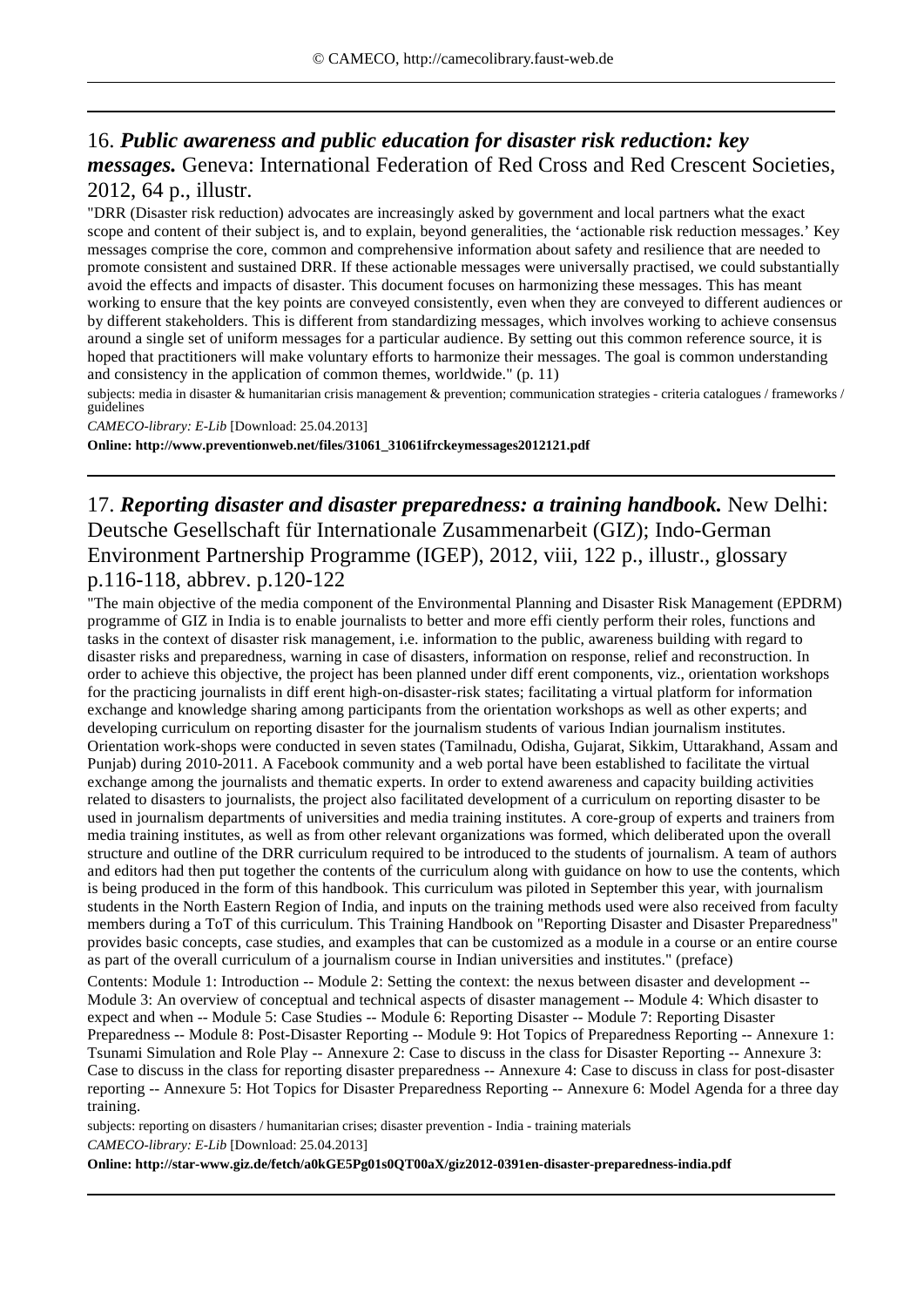## 18. Tasneem Ahmar, Rehana Khandwalla: *Covering disasters through the lens of gender: a guidebook for the media.* Karachi: UKS Research Center; Global Fund for Women (GFW), ca. 2011, 36 p.

Contents: 1. Disasters, calamities and epidemics in Pakistan: From earthquakes to floods to dengue fever -- 2. Role of media in disseminating information and raising awareness: Why focus on gender when reporting on disasters? -- 3. Creating gender sensitive messages: Learning sensitivities and sharing best practices -- 4. Children do matter! -- 5. Ethics and the media.

subjects: reporting on disasters / humanitarian crises; gender-sensitive journalism - Pakistan - criteria catalogues / frameworks / guidelines *CAMECO-library: E-Lib* [Download: 27.04.2015]

#### **Online:**

**http://www.uksresearch.com/PublicationsPDFs/Covering%20Disasters%20through%20the%20Lens%20of%20Gender.pdf**

## 19. Eraj Atiq: *Crisis communication in the context of the Pakistan floods 2010.*  Ilmenau: Ilmenau University of Technology; International Research Group on Crisis Communication, 2011, 10 p. (IRGoCC Report; 1:1)

"The report focuses on Crisis Communication during the most devastating floods of 2010 ever witnessed in the history of Pakistan in which the death toll of human beings exceeded 2,000 ... According to the views of various media reporters and natural calamity analysts, unfortunately crisis communication could not play any effective role in this most crucial time of Pakistan. Interviews carried out with the victims, studies, facts and figures indicate that international response to this natural calamity has been slow and inadequate. Pakistan government's inability to sustain its grip in tackling this natural calamity is also responsible for the insufficient international reaction. The need of the time is to chalk out immediate rehabilitation programs and long-term planning in order to confront this crisis in the shortest possible time and to counter any similar calamity in future and to prevent it from turning into a long term mishap." (abstract)

subjects: media in disaster & humanitarian crisis management & prevention - Pakistan *CAMECO-library: E-Lib* [Download: 01.03.2013]

**Online: http://www.db-thueringen.de/servlets/DerivateServlet/Derivate-22588/IRGoCC\_vol1\_issue1.pdf**

20. Brigitte Leoni: *Disaster through a different lens: behind every effect, there is a cause. A guide for journalists covering disaster risk reduction.* [no place]: United Nations, International Strategy for Disaster Reduction (UNISDR); European Commission's Humanitarian aid and Civil Protection Directorate General (ECHO), 2011, 188 p.

subjects: disaster prevention; reporting on disasters / humanitarian crises - training materials *CAMECO-library: E-Lib* [Download: 07.12.2011] **Online: http://www.preventionweb.net/files/20108\_mediabook.pdf**

### 21. Nina McMurry: *Communication in crisis: assessing the impact of Mayardit FM following the May 2011 Abyei emergency.* Turalei, Warrap State (SS): Internews, 2011, 21 p.

subjects: Mayardit FM <Turaley, South Sudan>; community radios; media assistance: disasters & humanitarian crises; media assistance: (post-) conflict countries - South Sudan - evaluation reports

*CAMECO-library: E-Lib* [Download: 27.10.2014]

**Online: https://internews.org/sites/default/files/resources/Communication\_In\_Crisis\_July-2011.pdf**

## 22. Imogen Wall, Yves Gerald Chéry: *Ann kite yo pale: let them speak. Best practice and lessons learned in communication with disaster affected communities: Haiti 2010.* [no place]: BBC World Service Trust; Internews Europe, 2011, 88 p., bibliogr. p.87

"This publication is an important contribution to literature on disaster and humanitarian crisis communication. It analyses in detail the response to two major but very different emergencies in Haiti: the 2010 earthquake and, later that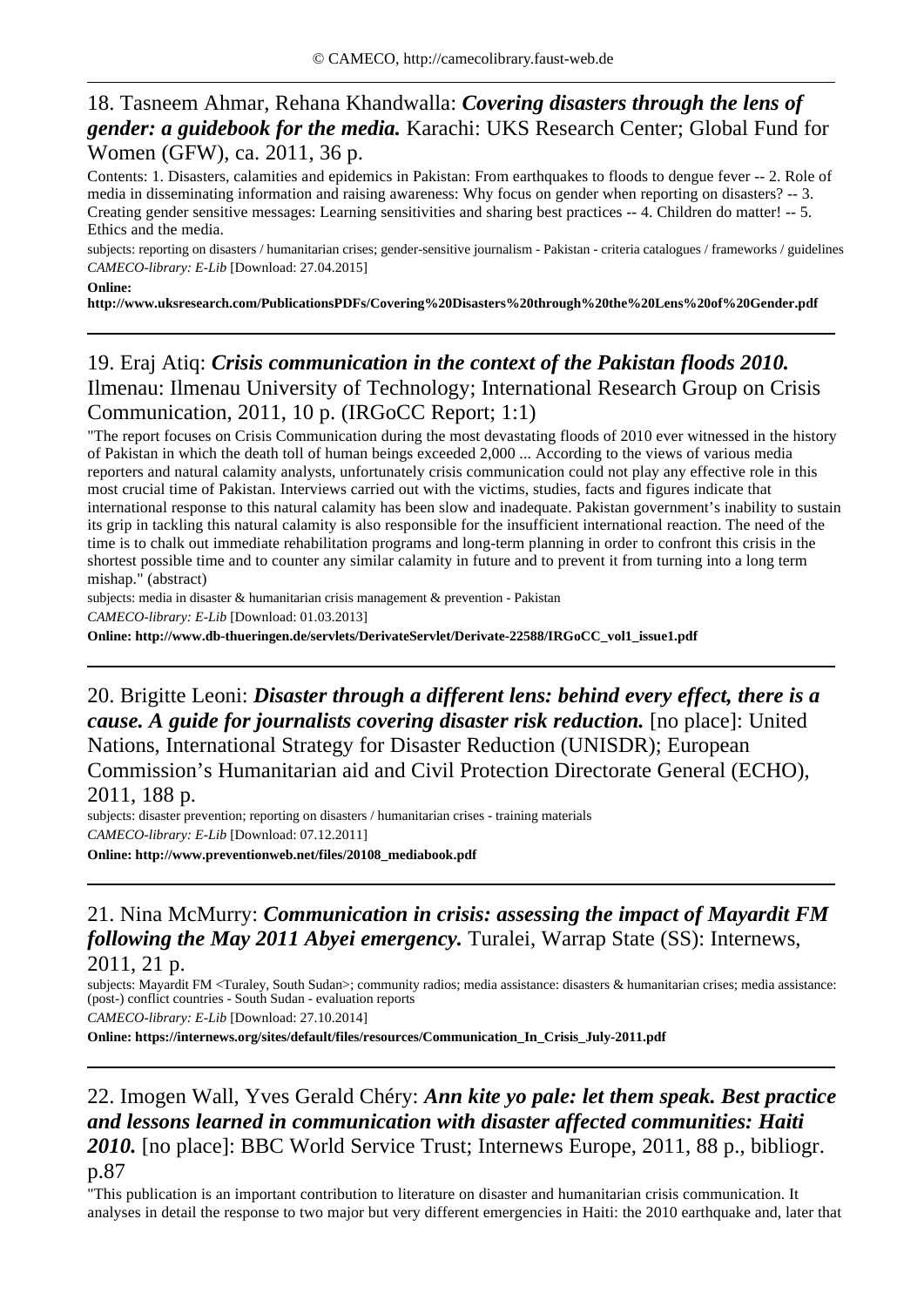year, the outbreak of cholera. While humanitarian agencies still see 'communication' as primarily the process of delivering or extracting information, for the affected population, the process of communication seems to matter as much as the information itself. The best communication strategies, whether highly localised or nationwide, were those that meshed a number of different communication channels, says this report. However, more coordination is needed, and monitoring and evaluation practice in communication projects was quite weak." (CAMECO Update 1-2012) subjects: media in disaster & humanitarian crisis management & prevention; social media and ICTs in disaster & humanitarian crisis management & prevention; media assistance: disasters & humanitarian crises - Haiti - case studies; position papers / recommendations *CAMECO-library: E-Lib* [Download: 13.01.2012]

**Online: http://www.internews.org/sites/default/files/resources/IAA\_Haiti\_2010\_0.pdf**

## 23. *Disaster relief 2.0: the future of information sharing in humanitarian emergencies.* United Nations Foundation; Vodafone Foundation; UN Office for the Coordination of Humanitarian Affairs (OCHA); Harvard Humanitarian Initiative (HHI), 2011, 71 p., glossary p.64-66, abbrev. p.67-70

subjects: social media and ICTs in disaster & humanitarian crisis management & prevention - case studies; training materials *CAMECO-library: E-Lib* [Download: 20.04.2011]

**Online: http://www.globalproblems-globalsolutions-files.org/gpgs\_files/pdf/2011/DisasterResponse.pdf**

### 24. *OCHA communcations handbook.* United Nations Office for the Coordination of Humanitarian Affairs (OCHA), 2011, 81 p., glossary p.76-79, web direct. p.80-81

"OCHA uses communications to create awareness among target audiences (inside and outside the organization) about humanitarian emergencies, including natural disasters and complex emergencies, as well as their impact on vulnerable people. OCHA Communications Officers are charged with the task of bringing humanitarian priorities to the world's attention, seeking to create an operating environment that averts, or alleviates, human suffering and promotes the well being and protection of individuals and communities affected by or at risk of natural or environmental disasters or conflict ... This handbook presents guidance on communications and provides specific information on Communications Officers' roles and responsibilities. It also includes a section on engaging with the media, comprising rules and practical tips for OCHA media relations." (p. 1)

subjects: disaster & humanitarian crises communication; United Nations (UN) - criteria catalogues / frameworks / guidelines *CAMECO-library: E-Lib* [Download: 14.07.2014]

#### **Online:**

**https://ochanet.unocha.org/p/Documents/OCHA%20Communications%20Handbook%20FINAL%20-%20March%202011.pdf**

### 25. *Public awareness and public education for disaster risk reduction: a guide.*  Geneva: International Federation of Red Cross and Red Crescent Societies, 2011, 74 p., bibliogr. p.70-74

"This guide sets out approaches and tools for public awareness and public education in disaster risk reduction already widely in use by National Societies. It pulls together a range of research on risk communications and public education for behaviour change, and practitioners' own discoveries in applying these. The guide focuses on four key approaches: campaigns, participatory learning, informal education, formal school-based interventions. It considers the following tools for implementing these approaches, including publications, curricula, modules and presentations, e-learning, performing and cultural arts, games and competitions, audio and video materials, web pages and activities, and social media and telecommunications. It then explains how to ensure that these tools are high quality, focusing on powerful images and well-crafted messages that are engaging, proven, adapted and localized. It also highlights the principles needed to apply these effectively: ensuring legitimacy and credibility, consistency and standard messaging, scalability, and sustainability. Through a wealth of examples, the guide highlights integrated experiences, approaches and tools, by region." (p. 9-10)

subjects: disaster prevention; public awareness campaigns; media in disaster & humanitarian crisis management & prevention - training materials

*CAMECO-library: E-Lib* [Download: 25.04.2013]

**Online: https://www.ifrc.org/Global/Publications/disasters/reducing\_risks/302200-Public-awareness-DDR-guide-EN.pdf**

26. *Providing humanitarian information to flood-affected people in Pakistan:*